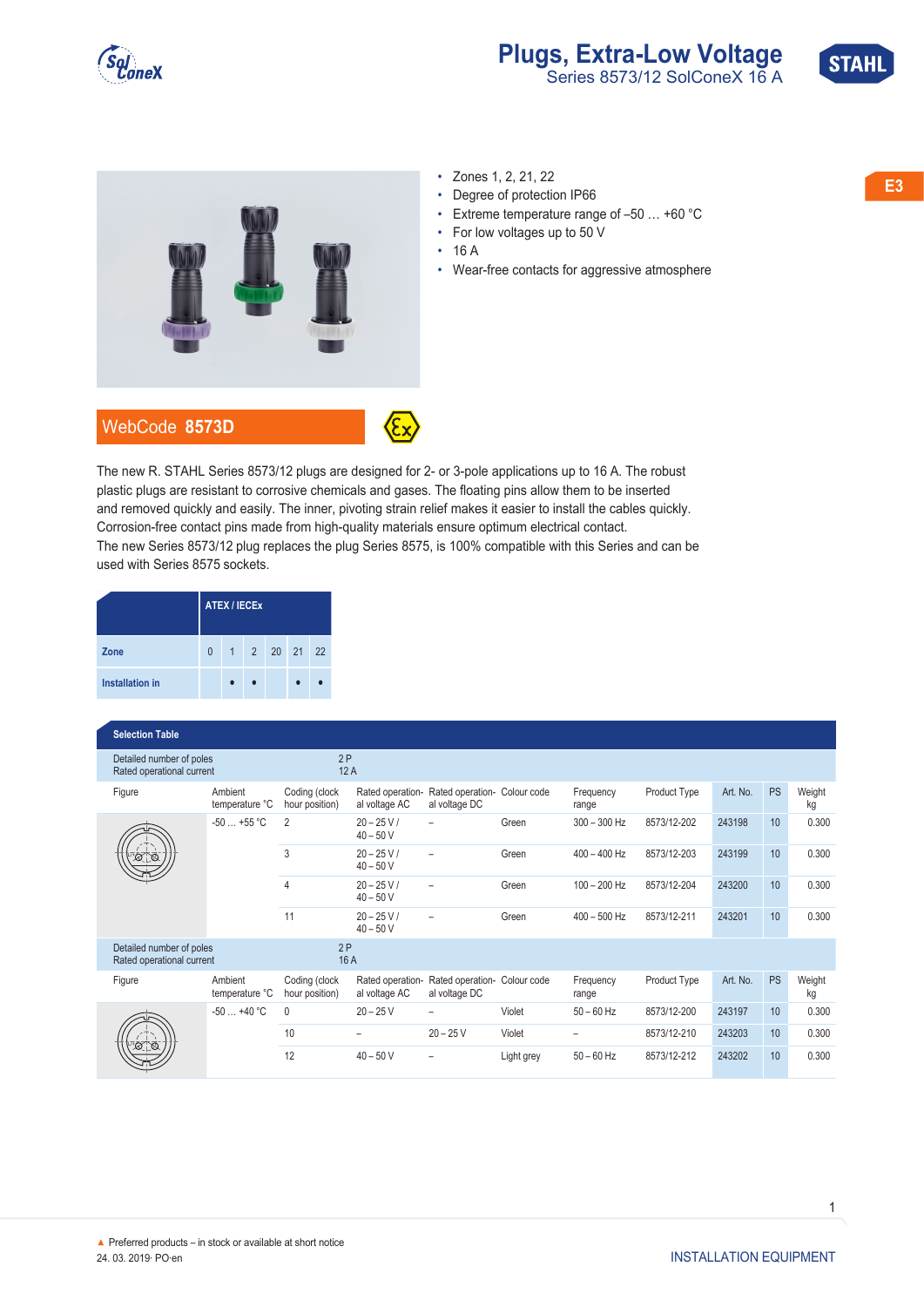

| <b>Selection Table</b>                                |                                          |               |                            |                                                                              |            |                    |              |                    |    |       |
|-------------------------------------------------------|------------------------------------------|---------------|----------------------------|------------------------------------------------------------------------------|------------|--------------------|--------------|--------------------|----|-------|
| Detailed number of poles<br>Rated operational current |                                          | 3P            | 12A                        |                                                                              |            |                    |              |                    |    |       |
| Figure                                                | Ambient<br>temperature °C hour position) | Coding (clock | al voltage AC              | Rated operation- Rated operation- Colour code<br>al voltage DC               |            | Frequency<br>range | Product Type | Art. No. PS Weight |    | kg    |
| $\frac{1}{\sqrt{\frac{1}{2}}\cdot\frac{1}{2}}$        | $-50+55 °C$ 2                            |               | $20 - 25 V/$<br>$40 - 50V$ | $-$                                                                          | Green      | $300 - 300$ Hz     | 8573/12-302  | 243191             |    | 0.300 |
|                                                       |                                          |               | $20 - 25 V/$<br>$40 - 50V$ | $-$                                                                          | Green      | 400 - 400 Hz       | 8573/12-303  | 243192             | 10 | 0.300 |
|                                                       |                                          |               | $20 - 25 V/$<br>$40 - 50V$ | $\overline{\phantom{0}}$                                                     | Green      | 100 - 200 Hz       | 8573/12-304  | 243193             | 10 | 0.300 |
|                                                       |                                          | 11            | $20 - 25 V/$<br>$40 - 50V$ | $\overline{\phantom{0}}$                                                     | Green      | $400 - 500$ Hz     | 8573/12-311  | 243194             | 10 | 0.300 |
| Detailed number of poles<br>Rated operational current |                                          | 3P            | 16 A                       |                                                                              |            |                    |              |                    |    |       |
| Figure                                                | Ambient<br>temperature °C hour position) | Coding (clock |                            | Rated operation- Rated operation- Colour code<br>al voltage AC al voltage DC |            | Frequency<br>range | Product Type | Art. No. PS Weight |    | kg    |
| $\frac{1}{\left(\frac{1}{2}, \frac{1}{2}\right)}$     | $-50+40 °C$ 0                            |               | $20 - 25V$                 | $\overline{\phantom{a}}$                                                     | Violet     | $50 - 60$ Hz       | 8573/12-300  | 243190▲ 10         |    | 0.300 |
|                                                       |                                          | 12            | $40 - 50V$                 | $-$                                                                          | Light grey | $50 - 60$ Hz       | 8573/12-312  | 243195             | 10 | 0.300 |

| <b>Technical Data</b>                     |                                                                                                                                                                                      |
|-------------------------------------------|--------------------------------------------------------------------------------------------------------------------------------------------------------------------------------------|
| <b>Explosion Protection</b>               |                                                                                                                                                                                      |
| Gas explosion protection IECEx            | Ex eb IIC T6 Gb                                                                                                                                                                      |
| Gas explosion protection ATEX             | <b>E</b> II 2 G Ex eb IIC T6 Gb                                                                                                                                                      |
| Gas explosion protection EAC              | 1 Ex db e IIC T6 Gb                                                                                                                                                                  |
| Dust explosion protection IECEx           | Ex tb IIIC T70 °C Db                                                                                                                                                                 |
| Dust explosion protection ATEX            | <b>E</b> II 2 D Ex tb IIIC T70 °C Db                                                                                                                                                 |
| Dust explosion protection EAC             | Ex tb IIIC T70 °C Db<br>Ex tb IIIC T60 °CT75°C Db                                                                                                                                    |
| Certificates                              | ATEX (PTB), EAC (CCVE), IECEx (PTB)                                                                                                                                                  |
| <b>Ambient Conditions</b>                 |                                                                                                                                                                                      |
| <b>Notes</b>                              | $-50+40$ °C<br>$16A$ :<br>$-50$ $+55$ °C<br>$12A$ :<br>$-50+60$ °C<br>$10 \text{ A}$ :<br>Silicone is used as a sealing material for variants with an ambient temperature of -50 °C. |
| <b>Mechanical Data</b>                    |                                                                                                                                                                                      |
| Degree of protection (IP)                 | <b>IP66</b>                                                                                                                                                                          |
| Degree of protection note                 | according to IEC/EN 60529                                                                                                                                                            |
| Enclosure material                        | Polyamide, Glass fibre reinforced                                                                                                                                                    |
| Silicone-free                             | <b>No</b>                                                                                                                                                                            |
| Connection terminals min.                 | $0.75$ mm <sup>2</sup>                                                                                                                                                               |
| Connection terminals finely-stranded max. | $1 \times 4$ mm <sup>2</sup>                                                                                                                                                         |
| Components                                |                                                                                                                                                                                      |
| Cable diameter                            | $8 - 15$ mm                                                                                                                                                                          |
| Cable diameter note                       | Ring $1 + 2 + 3 + 4$ :<br>$811$ mm<br>Ring $2 + 3 + 4$ :<br>$1115$ mm                                                                                                                |